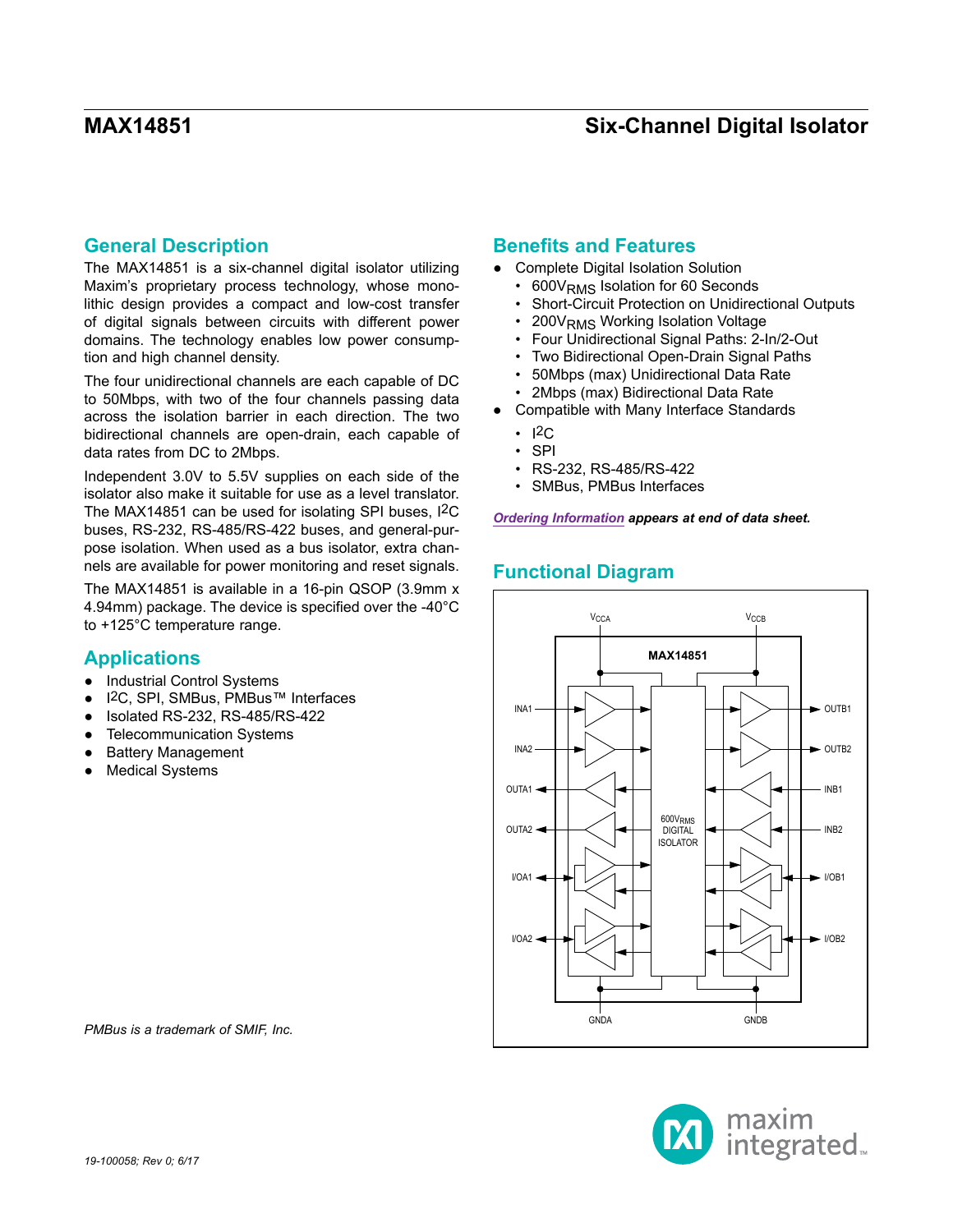## **Absolute Maximum Ratings**

| INB1, INB2, I/OB1, I/OB2 to GNDB -0.3V to +6V       |  |
|-----------------------------------------------------|--|
| OUTA1, OUTA2, OUTB1, OUTB2 Continuous Current ±30mA |  |
|                                                     |  |

## **Package Thermal Characteristics (Note 1)**

### QSOP

Junction-to-Ambient Thermal Resistance (θJA) .....103.7°C/W Junction-to-Case Thermal Resistance (θJC)...............37°C/W

| Continuous Power Dissipation ( $T_A$ = +70°C) |  |
|-----------------------------------------------|--|
| QSOP (derate 9.6mW/°C above +70°C)771.5mW     |  |
|                                               |  |
|                                               |  |
|                                               |  |

**Note 1:** Package thermal resistances were obtained using the method described in JEDEC specification JESD51-7, using a four-layer board. For detailed information on package thermal considerations, refer to **[www.maximintegrated.com/thermal-tutorial](http://www.maximintegrated.com/thermal-tutorial)**.

*Stresses beyond those listed under "Absolute Maximum Ratings" may cause permanent damage to the device. These are stress ratings only, and functional operation of the device at these or any other conditions beyond those indicated in the operational sections of the specifications is not implied. Exposure to absolute maximum rating conditions for extended periods may affect device reliability.*

## <span id="page-1-0"></span>**DC Electrical Characteristics**

(V<sub>CCA</sub> - V<sub>GNDA</sub> = 3.0V to 5.5V, V<sub>CCB</sub> - V<sub>GNDB</sub> = 3.0V to 5.5V, T<sub>A</sub> = -40°C to +125°C, unless otherwise noted. Typical values are at  $V_{\text{CCA}}$  -  $V_{\text{GNDA}}$  = 3.3V,  $V_{\text{CCB}}$  -  $V_{\text{GNDB}}$  = 3.3V, and  $T_A$  = +25°C.) (Note 2)

| <b>PARAMETER</b>                          | <b>SYMBOL</b>        | <b>CONDITIONS</b>                            |                          | <b>MIN</b> | <b>TYP</b> | <b>MAX</b> | <b>UNIT</b> |  |
|-------------------------------------------|----------------------|----------------------------------------------|--------------------------|------------|------------|------------|-------------|--|
| <b>VOLTAGE SUPPLY</b>                     |                      |                                              |                          |            |            |            |             |  |
|                                           | V <sub>CCA</sub>     | Relative to GNDA                             |                          | 3.0        |            | 5.5        | $\vee$      |  |
| Supply Voltage                            | $V_{\text{CCB}}$     | Relative to GNDB                             |                          | 3.0        |            | 5.5        |             |  |
|                                           |                      |                                              | $V_{\text{CCA}}$ = +5V   |            | 4          | 6.9        |             |  |
|                                           |                      | All inputs static at GND_                    | $V_{\text{CCB}} = +5V$   |            | 3.6        | 6.1        |             |  |
|                                           | ICCA,<br><b>ICCB</b> | or VCC_. No load.                            | $V_{\text{CCA}}$ = +3.3V |            | 3.6        | 6.2        | mA          |  |
|                                           |                      |                                              | $V_{\text{CCB}} = +3.3V$ |            | 3.2        | 5.5        |             |  |
| <b>Supply Current</b>                     |                      | All inputs switching<br>(INA, INB at 50Mbps) | $V_{\text{CCA}}$ = +5V   |            | 6.4        | 10.2       |             |  |
|                                           |                      |                                              | $V_{\text{CCB}} = +5V$   |            | 5.8        | 9.2        |             |  |
|                                           |                      | and I/OA_ at 2Mbps).                         | $V_{\text{CCA}}$ = +3.3V |            | 4.6        | 7.6        |             |  |
|                                           |                      | No load. (Note 3)                            | $V_{\text{CCB}} = +3.3V$ |            | 4.1        | 6.7        |             |  |
| Undervoltage Lockout<br>Threshold         | V <sub>UVLO</sub>    | V <sub>CC</sub> rising (Note 4)              |                          | 2.45       | 2.6        | 2.85       | V           |  |
| Undervoltage Lockout<br><b>Hysteresis</b> | <b>VUVLOHYS</b>      | (Note 4)                                     |                          |            | 55         |            | mV          |  |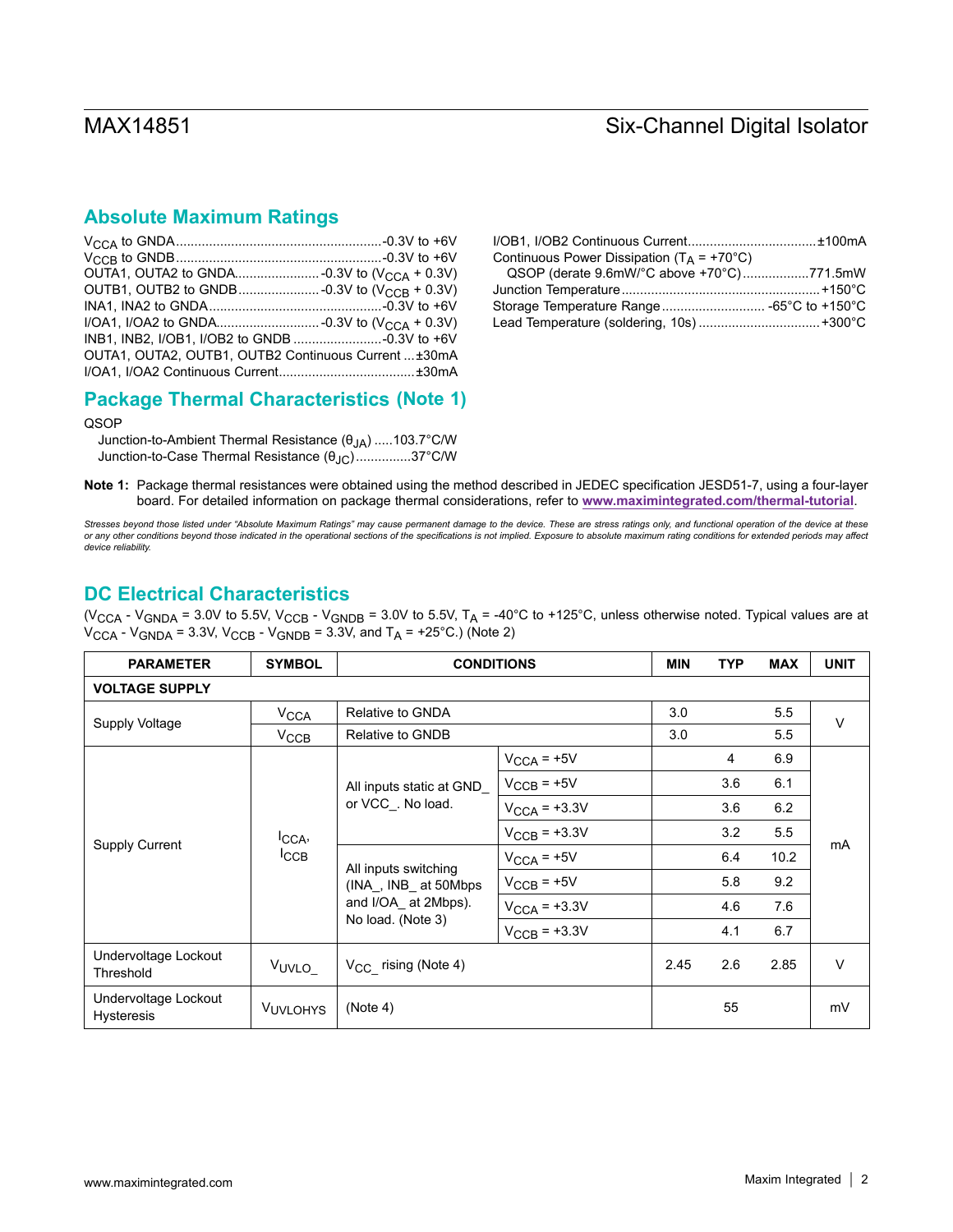# **DC Electrical Characteristics (continued)**

(V<sub>CCA</sub> - V<sub>GNDA</sub> = 3.0V to 5.5V, V<sub>CCB</sub> - V<sub>GNDB</sub> = 3.0V to 5.5V, T<sub>A</sub> = -40°C to +125°C, unless otherwise noted. Typical values are at  $\rm V_{CCA}$  -  $\rm V_{GNDA}$  = 3.3V,  $\rm V_{CCB}$  -  $\rm V_{GNDB}$  = 3.3V, and T<sub>A</sub> = +25°C.) (Note 2)

| <b>PARAMETER</b>                                      | <b>SYMBOL</b>         | <b>CONDITIONS</b>                                                                |                                  | TYP            | <b>MAX</b>               | <b>UNIT</b> |
|-------------------------------------------------------|-----------------------|----------------------------------------------------------------------------------|----------------------------------|----------------|--------------------------|-------------|
|                                                       |                       | UNIDIRECTIONAL LOGIC INPUTS AND OUTPUTS (INA_, INB_, OUTA_, OUTB_)               |                                  |                |                          |             |
|                                                       |                       | INA_ relative to GNDA                                                            | 0.7x<br><b>V<sub>CCA</sub></b>   |                |                          |             |
| Input Logic-High Voltage                              | V <sub>IH</sub>       | INB relative to GNDB                                                             | 0.7x<br>$V_{\text{CCB}}$         |                |                          | V           |
|                                                       |                       | INA_ relative to GNDA                                                            |                                  |                | 0.8                      | V           |
| Input Logic-Low Voltage                               | $V_{IL}$              | INB relative to GNDB                                                             |                                  |                | 0.8                      |             |
| Input Hysteresis                                      | <b>VHYST</b>          | INA relative to GNDA                                                             |                                  | 0.45           |                          | V           |
|                                                       |                       | INB relative to GNDB                                                             |                                  | 0.45           |                          |             |
| Input Leakage Current                                 | I <sub>L</sub>        | $INA_I/INB_ = 0$ or $V_{CC}$                                                     | $-1$                             |                | $+1$                     | μA          |
| Input Capacitance                                     | $C_{IN}$              | $INA$ , $INB$ , $f = 1MHz$                                                       |                                  | $\overline{2}$ |                          | pF          |
| Output Logic-High<br>Voltage                          |                       | OUTA relative to GNDA,<br>source current = $4mA$                                 | <b>V<sub>CCA</sub></b><br>$-0.4$ |                |                          | V           |
|                                                       | V <sub>OH</sub>       | OUTB_ relative to GNDB,<br>source current $=$ 4mA                                | $V_{\text{CCB}}$<br>$-0.4$       |                |                          |             |
| Output Logic-Low<br><b>V<sub>OL</sub></b><br>Voltage  |                       | OUTA relative to GNDA, sink current = 4mA                                        |                                  |                | 0.4                      | V           |
|                                                       |                       | OUTB_ relative to GNDB, sink current = 4mA                                       |                                  |                | 0.4                      |             |
| BIDIRECTIONAL LOGIC INPUTS AND OUTPUTS (I/OA_, I/OB_) |                       |                                                                                  |                                  |                |                          |             |
| Input Threshold Voltage                               | $V_{IT}$              | I/OA relative to GNDA                                                            | 0.5                              |                | 0.7                      | V           |
|                                                       |                       | I/OA relative to GNDA                                                            | 0.7                              |                |                          | $\vee$      |
| Input Logic-High Voltage                              | V <sub>IH</sub>       | I/OB_ relative to GNDB                                                           | 0.5x<br>$V_{\text{CCB}}$         |                |                          |             |
|                                                       |                       | I/OA relative to GNDA                                                            |                                  |                | 0.5                      |             |
| Input Logic-Low Voltage                               | $V_{IL}$              | I/OB_ relative to GNDB                                                           |                                  |                | 0.3x<br>$V_{\text{CCB}}$ | V           |
| Input/Output Logic-Low<br><b>Threshold Difference</b> | $\Delta V$ TOL        | I/OA_ relative to GNDA, $0.5mA \leq I_{OUT} \leq 3.5mA$<br>sink current (Note 6) | 50                               |                |                          | mV          |
|                                                       |                       | I/OA relative to GNDA                                                            |                                  | 75             |                          |             |
| Input Hysteresis                                      | <b>VHYST</b>          | I/OB relative to GNDB                                                            |                                  | 200            |                          | mV          |
|                                                       |                       | $I/OA$ = $V_{CCA}$                                                               | $-2$                             |                | +10                      |             |
| Input Leakage Current                                 | I <sub>L</sub>        | $I/OB$ = $V_{CCB}$                                                               | $-1$                             |                | $+1$                     | μA          |
| Output Logic-Low                                      | <b>V<sub>OL</sub></b> | I/OA_ relative to GNDA, $0.5mA \leq I_{OUT} \leq 3.5mA$<br>sink current          | 0.65                             |                | 0.8                      | V           |
| Voltage                                               |                       | I/OB_ relative to GNDB, $I_{OUT}$ = 35mA sink current                            |                                  |                | 0.4                      |             |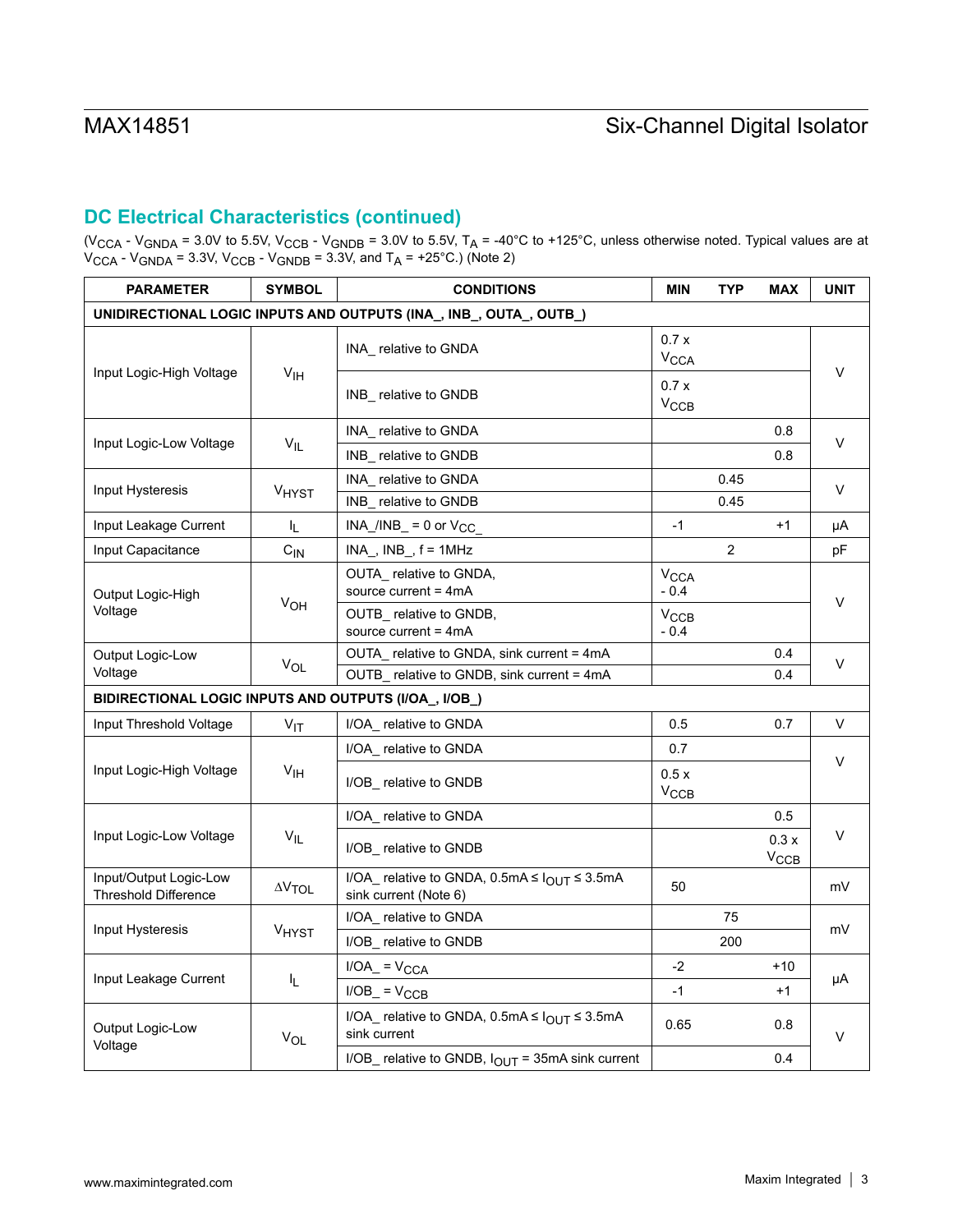## **Switching Electrical Characteristics**

(V<sub>CCA</sub> - V<sub>GNDA</sub> = 3.0V to 5.5V, V<sub>CCB</sub> - V<sub>GNDB</sub> = 3.0V to 5.5V, T<sub>A</sub> = -40°C to +125°C, unless otherwise noted. Typical values are at  $V_{\text{CCA}}$  -  $V_{\text{GNDA}}$  = 3.3V,  $V_{\text{CCB}}$  -  $V_{\text{GNDB}}$  = 3.3V, and T<sub>A</sub> = +25°C.) (Note 3)

| <b>PARAMETER</b>                       | <b>SYMBOL</b>           | <b>CONDITIONS</b>                                                                                    |                                  | <b>MIN</b> | <b>TYP</b> | <b>MAX</b> | <b>UNIT</b> |
|----------------------------------------|-------------------------|------------------------------------------------------------------------------------------------------|----------------------------------|------------|------------|------------|-------------|
| Common-Mode Transient<br>Immunity      | <b>CMTI</b>             | $V_{IN}$ $_{IVO}$ = $V_{CC-}$ or $V_{GND-}$ (Note 7)                                                 |                                  |            | 3.2        |            | kV/µs       |
|                                        |                         | UNIDIRECTIONAL DYNAMIC SWITCHING CHARACTERISTICS (INA_, INB_, OUTA_, OUTB_)                          |                                  |            |            |            |             |
| Maximum Data Rate                      | $DR_{MAX}$              | INA to OUTB, INB to OUTA                                                                             |                                  | 50         |            |            | <b>Mbps</b> |
| Minimum Pulse Width                    | <b>PW<sub>MIN</sub></b> | INA to OUTB , INB to OUTA                                                                            |                                  |            |            | 20         | ns          |
|                                        |                         |                                                                                                      | $4.5V \leq V_{CC} \leq 5.5V$     | 4.0        |            | 11.8       |             |
|                                        | t <sub>DPLH</sub>       | INA_ to OUTB_, INB_ to                                                                               | $3.0V \leq V_{CC} \leq 3.6V$     | 4.0        |            | 13.3       |             |
| <b>Propagation Delay</b>               | <sup>t</sup> DPHL       | OUTA, $R_1 = 1M\Omega$ , $C_1$<br>$= 15pF$ . Figure 1                                                | $4.5V \leq V_{CC} \leq 5.5V$     | 4.3        |            | 11.6       | ns          |
|                                        |                         |                                                                                                      | $3.0V \leq V_{CC} \leq 3.6V$     | 4.4        |            | 13.4       |             |
| Pulse-Width Distortion                 |                         | INA to OUTB, INB<br>TO OUTA_, $R_L = 1M\Omega$ ,<br><b>PWD</b><br>$C_1$ = 15pF, Figure 1<br>(Note 8) | $4.5V \leq V_{CC_{-}} \leq 5.5V$ |            |            | 2.9        |             |
| $ t_{\text{DPI H}} - t_{\text{DPHI}} $ |                         |                                                                                                      | $3.0V \leq V_{CC} \leq 3.6V$     |            |            | 2.6        | ns          |
| Channel-to-Channel                     |                         | OUTB1 to OUTB2 output skew, Figure 1<br>(Note 8)                                                     |                                  |            |            | 2          | ns          |
| Skew                                   | <b><i>IDSKEWCC</i></b>  | OUTA1 to OUTA2 output skew, Figure 1<br>(Notes 8)                                                    |                                  |            |            | 2          |             |
| Part-to-Part Skew                      | t <sub>DSKEWPP</sub>    | $\Delta t_{\text{DPLH}}$ , $\Delta t_{\text{DPHL}}$ (Note 8)                                         |                                  |            |            | 8          | ns          |
| <b>Rise Time</b>                       | $t_{\mathsf{R}}$        | OUTA, OUTB, 10% to 90%, $C_1 = 15pF$ ,<br>Figure 1                                                   |                                  |            | 5          |            |             |
| <b>Fall Time</b>                       | tF                      | OUTA, OUTB, 90% to 10%, $C_1 = 15pF$ ,<br>Figure 1                                                   |                                  |            |            | 5          | ns          |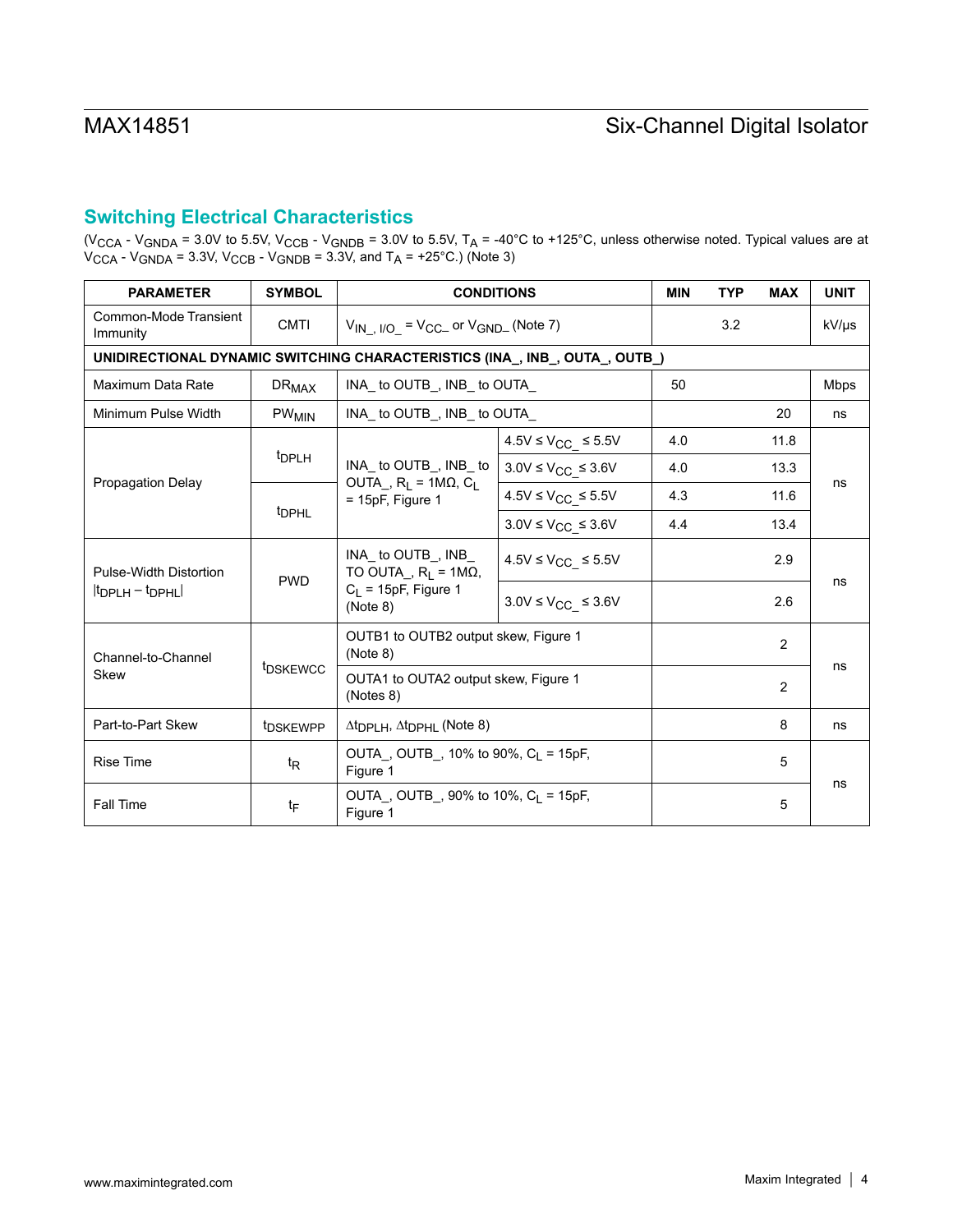# **Switching Electrical Characteristics (continued)**

(V<sub>CCA</sub> - V<sub>GNDA</sub> = 3.0V to 5.5V, V<sub>CCB</sub> - V<sub>GNDB</sub> = 3.0V to 5.5V, T<sub>A</sub> = -40°C to +125°C, unless otherwise noted. Typical values are at  $\rm V_{CCA}$  -  $\rm V_{GNDA}$  = 3.3V,  $\rm V_{CCB}$  -  $\rm V_{GNDB}$  = 3.3V, and T<sub>A</sub> = +25°C.) (Note 3)

| <b>PARAMETER</b>                                               | <b>SYMBOL</b>           | <b>CONDITIONS</b>                                                                                                                                                                                              |                                                                                   | <b>MIN</b> | <b>TYP</b> | <b>MAX</b> | <b>UNIT</b> |
|----------------------------------------------------------------|-------------------------|----------------------------------------------------------------------------------------------------------------------------------------------------------------------------------------------------------------|-----------------------------------------------------------------------------------|------------|------------|------------|-------------|
| BIDIRECTIONAL DYNAMIC SWITCHING CHARACTERISTICS (I/OA_, I/OB_) |                         |                                                                                                                                                                                                                |                                                                                   |            |            |            |             |
| Maximum Data Rate                                              | <b>DR<sub>MAX</sub></b> | I/OA_ to I/OB_, I/OB_ to I/OA_                                                                                                                                                                                 |                                                                                   |            |            |            | <b>Mbps</b> |
| <b>Propagation Delay</b>                                       |                         | $I/OA$ = 0.5V to $I/OB$ =                                                                                                                                                                                      | $4.5V \leq V_{CC}$ ≤ 5.5V,<br>$R_A$ = 1430 $\Omega$ ,<br>$R_B$ = 143 $\Omega$     | 25.4       |            | 85.8       |             |
|                                                                | <b>t</b> PLHAB          | $0.7 \times V_{\text{CCB}}$ , $C_A = C_B =$<br>10pF, Figure 2                                                                                                                                                  | $3.0V \leq V_{CC} \leq 3.6V$ ,<br>$R_A$ = 953 $\Omega$ ,<br>$R_B = 95.3\Omega$    | 26.3       |            | 93.0       |             |
|                                                                |                         | $I/OA$ = 0.5V to $I/OB$ =<br>0.4V, $C_A = C_B = 10pF$ ,                                                                                                                                                        | $4.5V \leq V_{CC} \leq 5.5V$ ,<br>$R_A$ = 1430 $\Omega$ ,<br>$R_B = 143\Omega$    | 42.2       |            | 144.3      |             |
|                                                                | t <sub>PHLAB</sub>      | Figure 2                                                                                                                                                                                                       | $3.0V \leq V_{CC} \leq 3.6V$ ,<br>$R_A$ = 953 $\Omega$ ,<br>$R_B$ = 95.3 $\Omega$ | 49.5       |            | 189.0      |             |
|                                                                | <b>tPLHBA</b>           | $I/OB$ = 0.5V x V <sub>CCB</sub> to<br>$I/OA$ = 0.7 x $VCCA$ , $C_A$<br>$=C_{\rm B}$ = 10pF, Figure 2<br>$I/OB$ = 0.3V x V <sub>CCB</sub> to<br>$I/OA_$ = 0.9V, $C_A$ = $C_B$<br>tPHLBA<br>$= 10pF$ , Figure 2 | $4.5V \leq V_{CC} \leq 5.5V$ ,<br>$R_A$ = 1430 $\Omega$ ,<br>$R_B = 143\Omega$    | 43.7       |            | 122.9      | ns          |
|                                                                |                         |                                                                                                                                                                                                                | $3.0V \leq V_{CC} \leq 3.6V$ ,<br>$R_A$ = 953 $\Omega$ ,<br>$R_B$ = 95.3 $\Omega$ | 32.1       |            | 94.2       |             |
|                                                                |                         |                                                                                                                                                                                                                | $4.5V \leq V_{CC} \leq 5.5V$ ,<br>$R_A$ = 1430 $\Omega$ ,<br>$R_B = 143\Omega$    | 28.9       |            | 133.8      |             |
|                                                                |                         |                                                                                                                                                                                                                | $3.0V \leq V_{CC} \leq 3.6V$ ,<br>$R_A$ = 953 $\Omega$ ,<br>$R_B$ = 95.30         | 29.6       |            | 117.2      |             |
|                                                                |                         | $ t_{\text{PLHAB}} - t_{\text{PHLAB}} $                                                                                                                                                                        | $4.5V \leq V_{CC} \leq 5.5V$                                                      |            |            | 62.2       |             |
| <b>Pulse-Width Distortion</b>                                  | <b>PWDAB</b>            | (Note 8)                                                                                                                                                                                                       | $3.0V \leq V_{CC} \leq 3.6V$                                                      |            |            | 100.4      |             |
|                                                                |                         | $ t_{\text{PLHBA}} - t_{\text{PHLBA}} $                                                                                                                                                                        | $4.5V \leq V_{CC_{-}} \leq 5.5V$                                                  |            |            | 32.0       | ns          |
|                                                                | <b>PWD<sub>BA</sub></b> | (Note 8)                                                                                                                                                                                                       | $3.0V \leq V_{CC} \leq 3.6V$                                                      |            |            | 37.0       |             |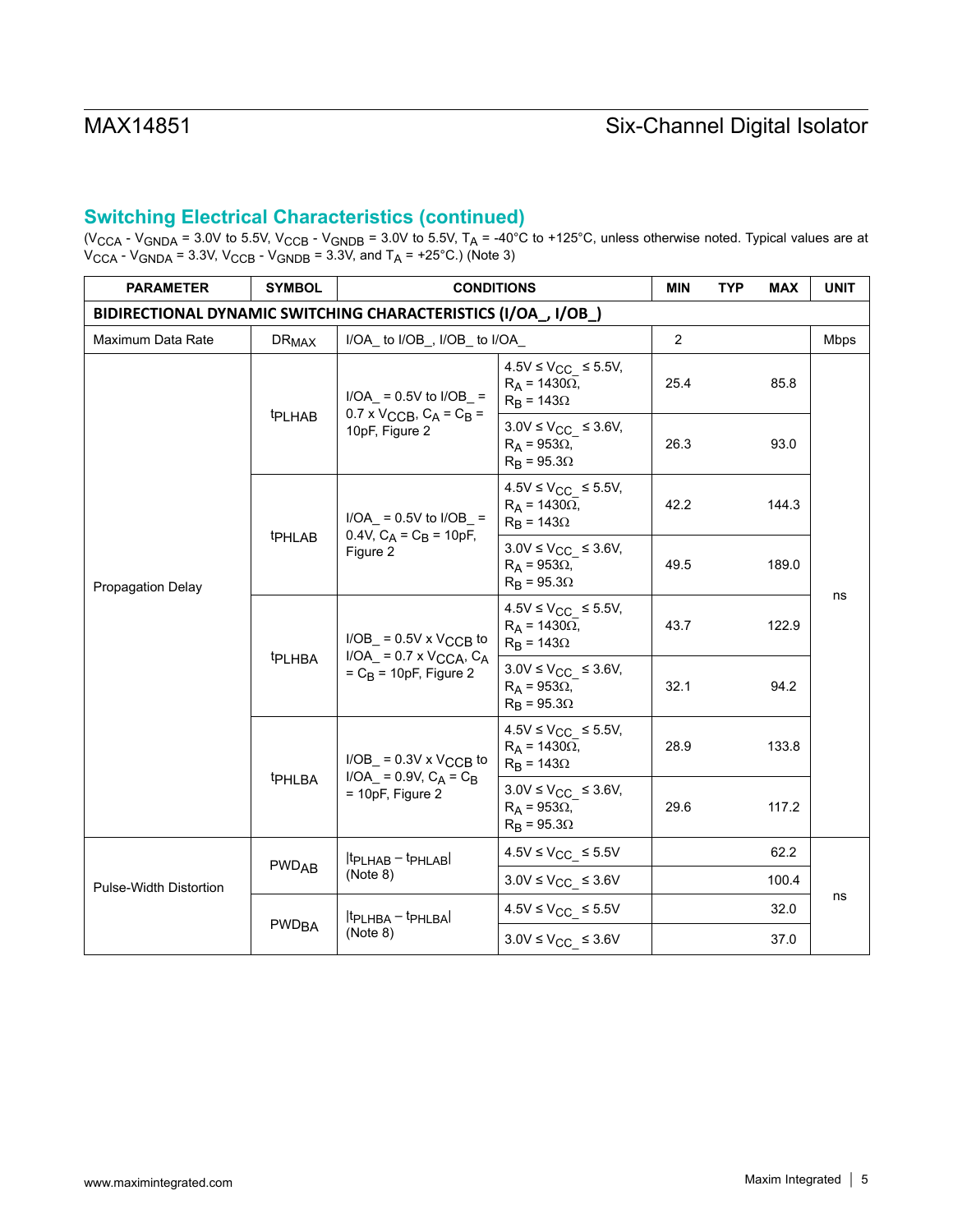# **Switching Electrical Characteristics (continued)**

(V<sub>CCA</sub> - V<sub>GNDA</sub> = 3.0V to 5.5V, V<sub>CCB</sub> - V<sub>GNDB</sub> = 3.0V to 5.5V, T<sub>A</sub> = -40°C to +125°C, unless otherwise noted. Typical values are at  $V_{\text{CCA}}$  -  $V_{\text{GNDA}}$  = 3.3V,  $V_{\text{CCB}}$  -  $V_{\text{GNDB}}$  = 3.3V, and  $T_A$  = +25°C.) (Note 3)

| <b>PARAMETER</b> | <b>SYMBOL</b>                                                              | <b>CONDITIONS</b>                                                                       | MIN                                                     | <b>TYP</b> | <b>MAX</b> | <b>UNIT</b> |    |
|------------------|----------------------------------------------------------------------------|-----------------------------------------------------------------------------------------|---------------------------------------------------------|------------|------------|-------------|----|
| Fall Time        |                                                                            | $I/OA$ = 0.7 x $V_{CCA}$ to<br>$0.3 \times V_{\text{CCA}}$ , $C_A = 40pF$ ,<br>Figure 2 | $4.5V \leq V_{CC} \leq 5.5V$ ,<br>$R_A$ = 1430 $\Omega$ | 8.3        |            | 33.4        |    |
|                  | t <sub>FA</sub>                                                            |                                                                                         | $3.0V \leq V_{CC} \leq 3.6V$ ,<br>$R_A$ = 953 $\Omega$  | 8.8        |            | 43.8        |    |
|                  |                                                                            | $I/OB$ = 0.7 x $V_{\text{CCB}}$                                                         | $4.5V \leq V_{CC} \leq 5.5V$ ,<br>$R_R = 143\Omega$     | 10.5       |            | 33.2        |    |
|                  | $t_{FB}$                                                                   | to 0.3 x $V_{\text{CCB}}$ , $C_{\text{B}}$ =<br>400pF, Figure 2                         | $3.0V \leq V_{CC} \leq 3.6V$ ,<br>$R_R = 95.3\Omega$    | 12.9       |            | 48.3        |    |
|                  | $I/OA$ = 0.9 x $V_{CCA}$<br>to 900mV, $C_A$ = 40pF<br>$t_{FA}$<br>Figure 2 |                                                                                         | 4.5V ≤ V <sub>CC</sub> ≤ 5.5V,<br>$R_A$ = 1430 $\Omega$ | 16.1       |            | 86.7        | ns |
|                  |                                                                            |                                                                                         | $3.0V \leq V_{CC} \leq 3.6V$ ,<br>$R_A$ = 953 $\Omega$  | 14.5       |            | 67.4        |    |
|                  | $t_{FB}$<br>Figure 2                                                       | $I/OB$ = 0.9 x $V_{CCB}$ to                                                             | $4.5V \leq V_{CC} \leq 5.5V$ ,<br>$R_R = 143\Omega$     | 23.0       |            | 75.1        |    |
|                  |                                                                            | 400mV, $C_B$ = 400pF,                                                                   | $3.0V \leq V_{CC} \leq 3.6V$ ,<br>$R_B = 95.3\Omega$    | 26.9       |            | 104.7       |    |

**Note 2:** All units are production tested at T<sub>A</sub> = +25°C. Specifications over temperature are guaranteed by design. All voltages of side A are referenced to GNDA. All voltages of side B are referenced to GNDB, unless otherwise noted.

**Note 3:** Guaranteed by design. Not production tested.

- **Note 4:** The undervoltage lockout threshold and hysteresis guarantee that the outputs are in a known state during a slump in the supplies. See the *[Detailed Description](#page-12-0)* section for more information.
- Note 5: ΔV<sub>TOL</sub> = V<sub>OL</sub> V<sub>IL</sub>. This is the minimum difference between the output logic-low voltage and the input logic threshold for the same I/O pin. This ensures that the I/O channels are not latched low when any of the I/O inputs are driven low (see the *[Bidirectional Channels](#page-12-1)* section).
- **Note 6:** CMTI is the maximum sustainable common-mode voltage slew rate while maintaining the correct output. CMTI applies to both rising and falling common-mode voltage edges. Tested with the transient generator connected between GNDA and GNDB.
- **Note 7:** Pulse-width distortion is defined as the difference in propagation delay between low-to-high and high-to-low transitions on the same channel. Channel-to-channel skew is defined as the difference in propagation delay between different channels on the same device. Part-to-part skew is defined as the difference in propagation delays (for unidirectional channels) between different devices, when both devices operate with the same supply voltage, at the same temperature and have identical package and test circuits.

## **ESD Protection**

| <b>PARAMETER</b>  | <b>SYMBOL</b> | CONDITIONS                       | MIN | <b>TYP</b> | <b>MAX</b> | <b>UNITS</b> |
|-------------------|---------------|----------------------------------|-----|------------|------------|--------------|
| <b>ESD</b><br>$-$ |               | Body Model.<br>all pins<br>Human |     | $+4$<br>-  |            | k٧           |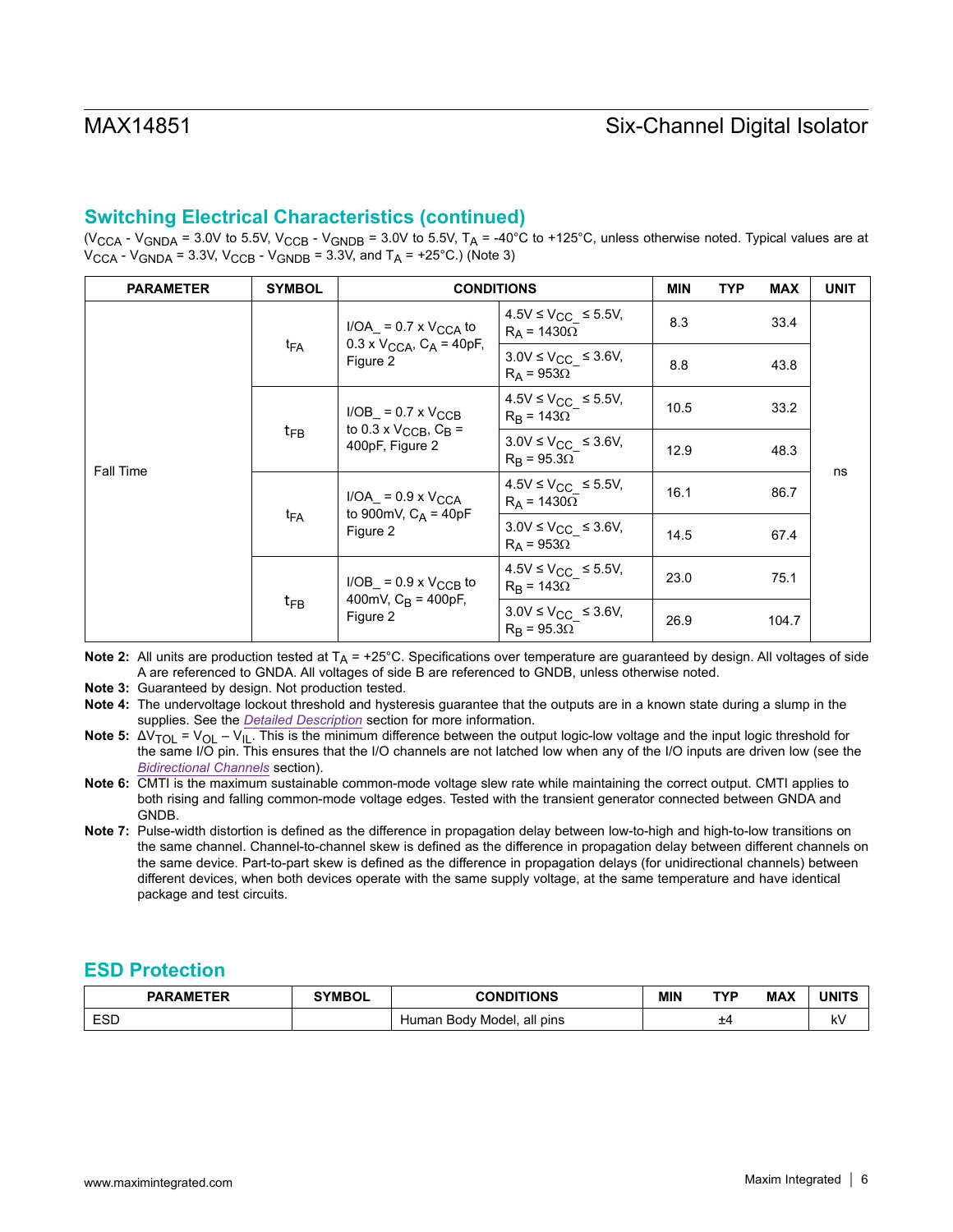# **Insulation and Safety Characteristics**

| <b>PARAMETER</b>                                    | <b>SYMBOL</b>    | <b>CONDITIONS</b>                                  | <b>VALUE</b>   | <b>UNIT</b>            |
|-----------------------------------------------------|------------------|----------------------------------------------------|----------------|------------------------|
| Maximum Repetitive Peak<br><b>Isolation Voltage</b> | <b>VIORM</b>     | (Note 8)                                           | 282            | V <sub>P</sub>         |
| Maximum Working Isolation<br>Voltage                | <b>VIOWM</b>     | Continuous RMS voltage (Note 8)                    | 200            | <b>V<sub>RMS</sub></b> |
| <b>Maximum Transient Isolation</b><br>Voltage       | <b>VIOTM</b>     | $t = 1s$                                           | 850            | V <sub>P</sub>         |
| Maximum Withstand Isolation<br>Voltage              | V <sub>ISO</sub> | $f_{SW}$ = 60Hz, duration = 60s (Notes 8, 9)       | 600            | <b>V<sub>RMS</sub></b> |
| Maximum Surge Isolation Voltage                     | <b>VIOSM</b>     | Basic insulation, 1.2/50us pulse per IEC 61000-4-5 | 1              | kV                     |
| <b>Insulation Resistance</b>                        | $R_{\rm S}$      | $T_A$ = 150°C, $V_{1O}$ = 500V                     | $>10^{9}$      | Ω                      |
| Barrier Capacitance Side A to<br>Side B             | $C_{1O}$         | $f_{SW}$ = 1MHz (Note 10)                          | 12             | pF                     |
| External Tracking (Creepage)                        | <b>CPG</b>       | QSOP                                               | 3.2            | mm                     |
| External Air Gap (Clearance)                        | <b>CLR</b>       | QSOP                                               | 3.2            | mm                     |
| Internal Clearance                                  |                  | Distance through insulation                        | 0.0026         | mm                     |
| Comparative Tracking Index                          | CTI              | Material Group II (IEC 60112)                      | >400           | $\vee$                 |
| <b>Climatic Category</b>                            |                  |                                                    | 40/125/21      |                        |
| Pollution Degree (DIN VDE 0110,<br>Table 1)         |                  |                                                    | $\overline{2}$ |                        |

**Note 8:**  $\,$  V<sub>ISO,</sub> V<sub>IOWM, and</sub> V<sub>IORM</sub> are defined by the IEC 60747-5-5 standard.

**Note 9** Product is qualified at V<sub>ISO</sub> for 60s and 100% production tested at 120% of V<sub>ISO</sub> for 1s.

**Note 10:** Capacitance is measured with all pins on the field-side and logic-side tied together.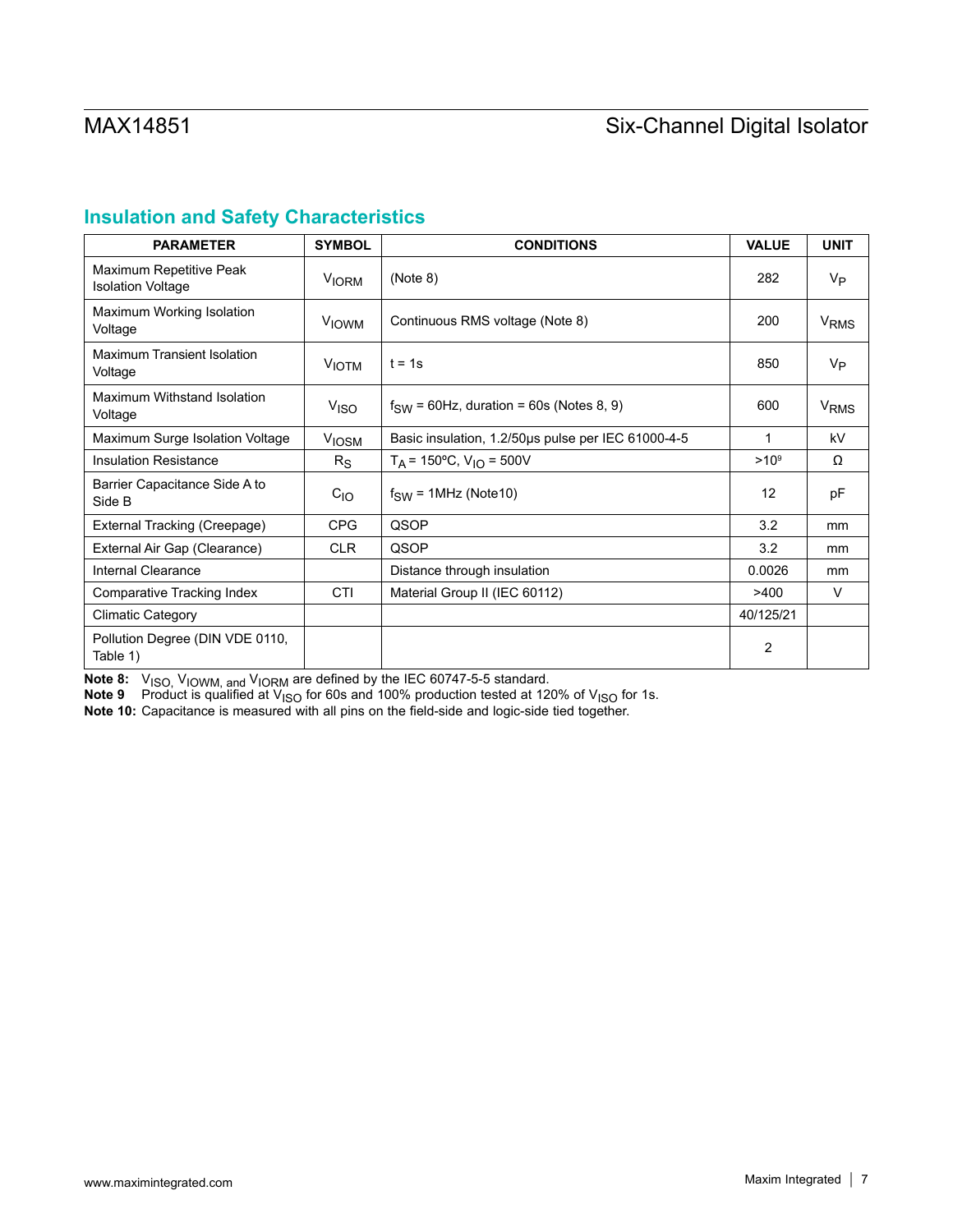# **Test Circuits/Timing Diagrams**



*Figure 1. Test Circuit (A) and Timing Diagram (B) for Unidirectional Channels*



*Figure 2. Test Circuit (A) and Timing Diagrams (B) and (C) for Bidirectional Channels*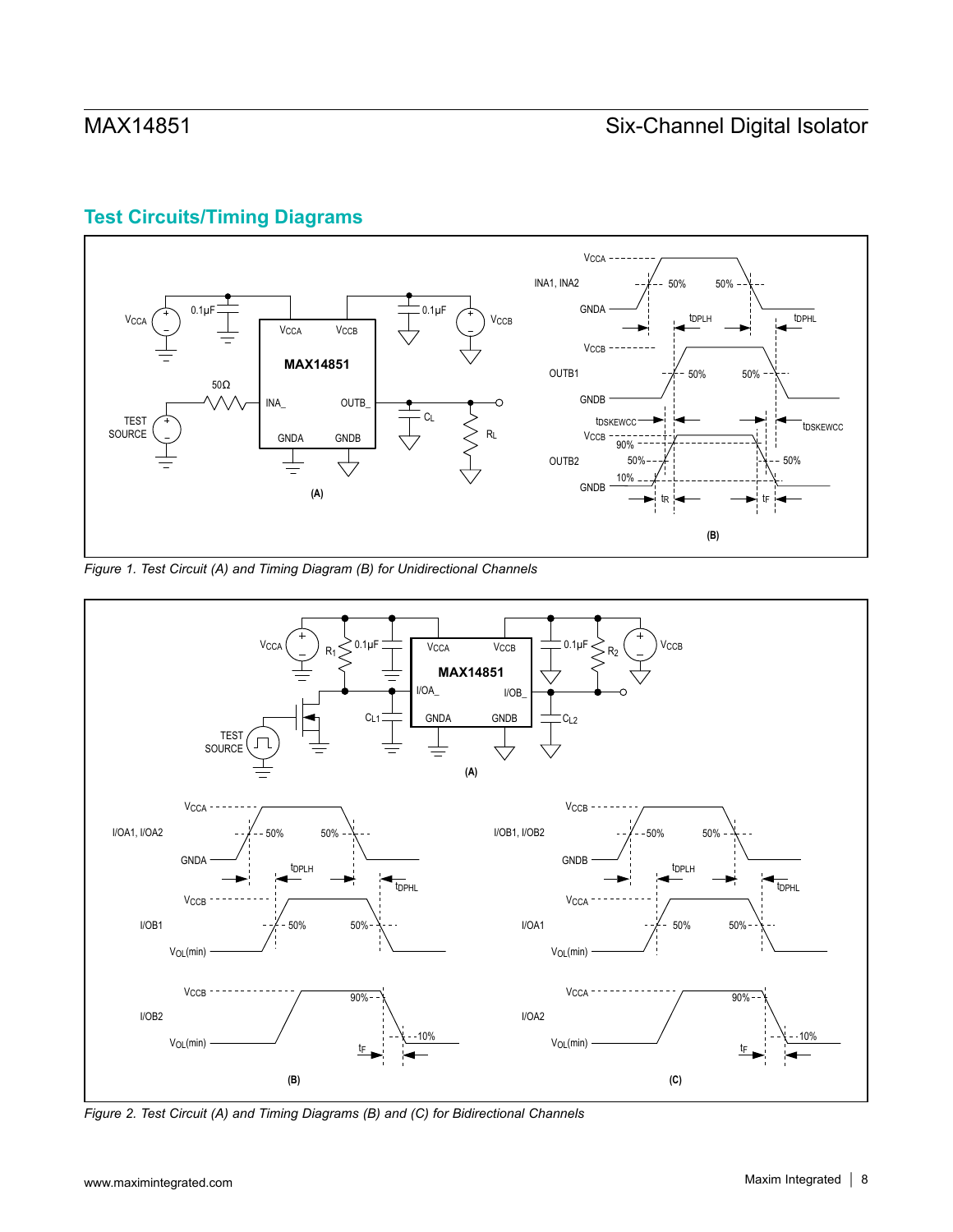# **Typical Operating Characteristics**

 $(V_{\text{CCA}} - V_{\text{GNDA}} = 3.3V, V_{\text{CCB}} - V_{\text{GNDB}} = 3.3V,$  all inputs idle,  $T_A = +25^{\circ}$ C, unless otherwise noted.)

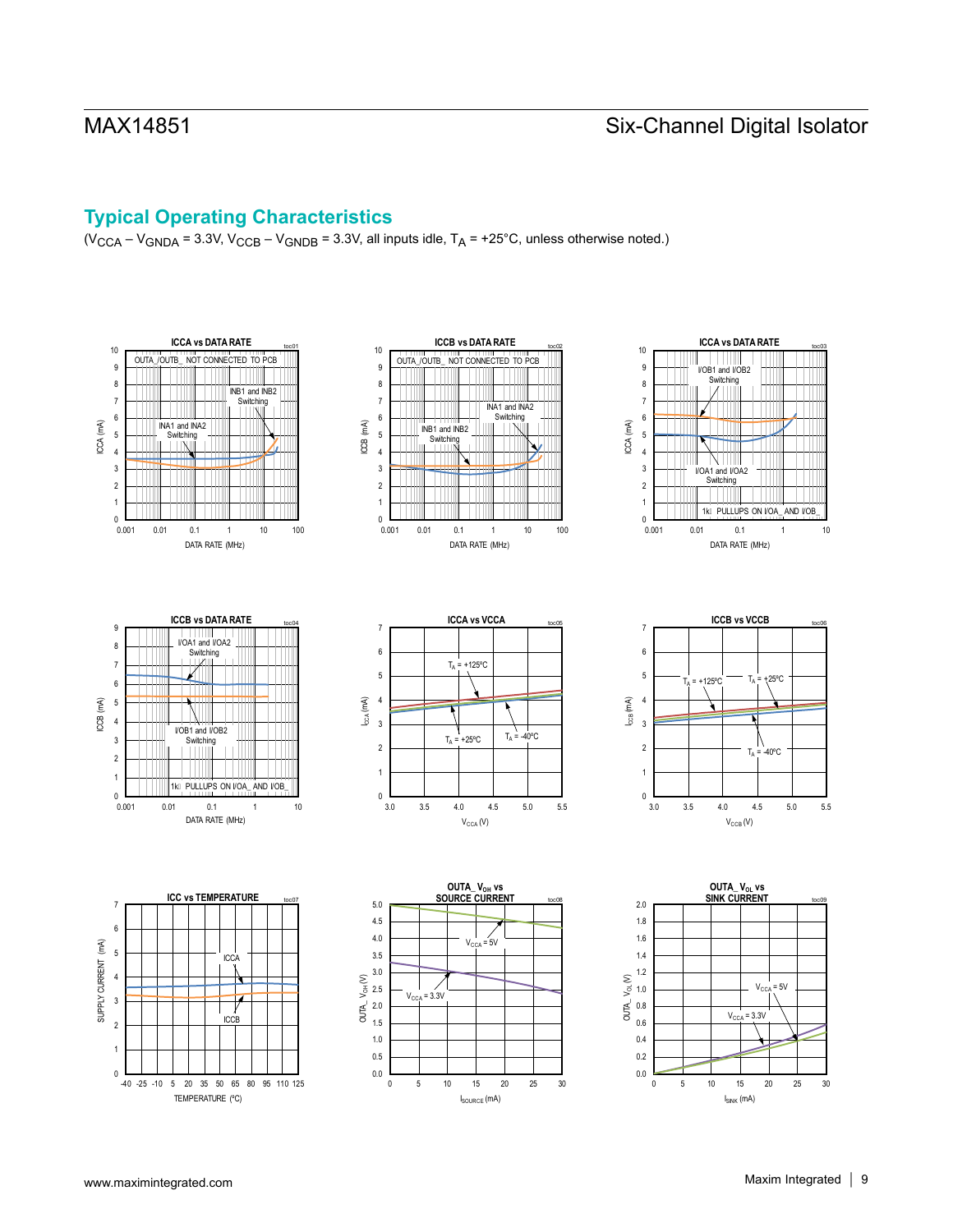# **Typical Operating Characteristics (continued)**

 $(V_{\text{CCA}} - V_{\text{GNDA}} = 3.3V, V_{\text{CCB}} - V_{\text{GNDB}} = 3.3V$ , all inputs idle,  $T_A = +25^{\circ}$ C, unless otherwise noted.)

















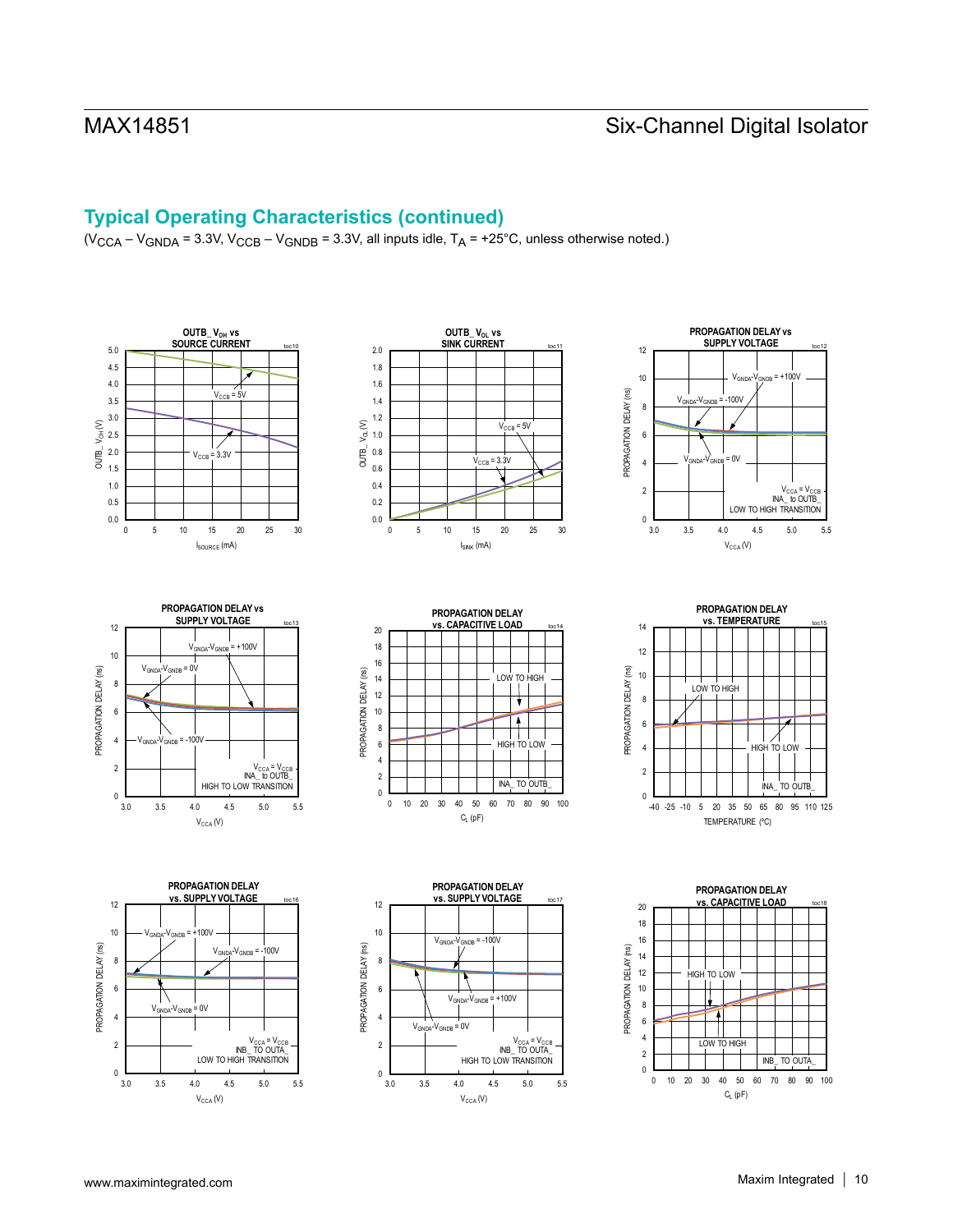## **Typical Operating Characteristics (continued)**

 $(V_{\text{CCA}} - V_{\text{GNDA}} = 3.3V, V_{\text{CCB}} - V_{\text{GNDB}} = 3.3V$ , all inputs idle,  $T_A = +25^{\circ}$ C, unless otherwise noted.)

















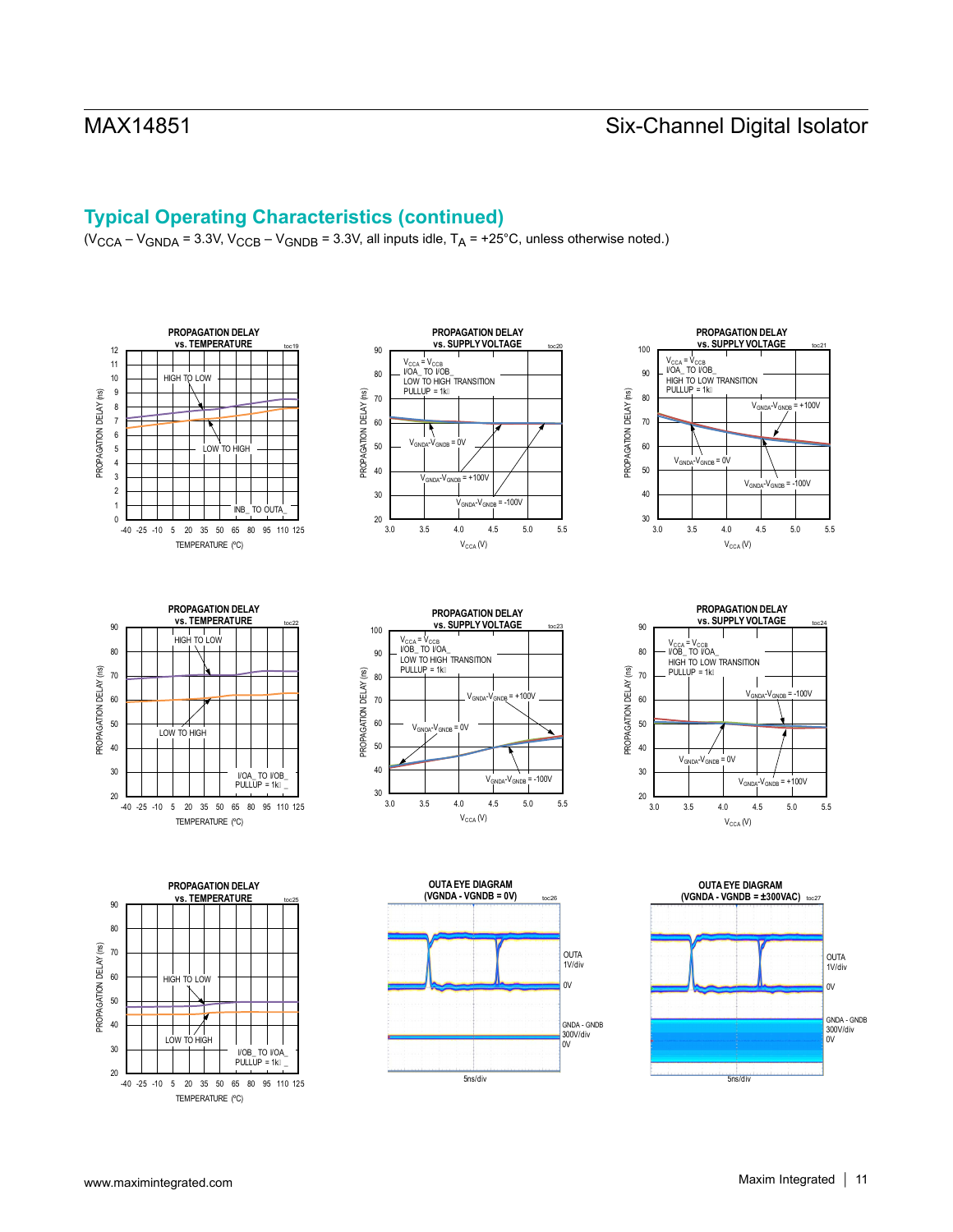# **Pin Configuration**



# **Pin Description**

| <b>PIN</b>     | <b>NAME</b>            | <b>FUNCTION</b>                                                                                           | <b>REFERENCE</b> |
|----------------|------------------------|-----------------------------------------------------------------------------------------------------------|------------------|
| 1              | <b>V<sub>CCA</sub></b> | Supply Voltage of Logic Side A. Bypass V <sub>CCA</sub> with a 0.1µF ceramic<br>capacitor to GNDA.        | <b>GNDA</b>      |
| 2              | INA1                   | Logic Input 1 on Side A. INA1 is translated to OUTB1.                                                     | <b>GNDA</b>      |
| 3              | INA <sub>2</sub>       | Logic Input 2 on Side A. INA2 is translated to OUTB2.                                                     | <b>GNDA</b>      |
| $\overline{4}$ | OUTA1                  | Logic Output 1 on Side A. OUTA1 is a push-pull output.                                                    | <b>GNDA</b>      |
| 5              | OUTA <sub>2</sub>      | Logic Output 2 on Side A. OUTA2 is a push-pull output.                                                    | <b>GNDA</b>      |
| 6              | I/OA1                  | Bidirectional Input/Output 1 on Side A. I/OA1 is translated to/from I/OB1<br>and is an open-drain output. | <b>GNDA</b>      |
| $\overline{7}$ | I/OA2                  | Bidirectional Input/Output 2 on Side A. I/OA2 is translated to/from I/OB2<br>and is an open-drain output. | <b>GNDA</b>      |
| 8              | <b>GNDA</b>            | Ground Reference for Side A                                                                               |                  |
| 9              | <b>GNDB</b>            | Ground Reference for Side B                                                                               |                  |
| 10             | I/OB2                  | Bidirectional Input/Output 2 on Side B. I/OB2 is translated to/from I/OA2<br>and is an open-drain output. | <b>GNDB</b>      |
| 11             | I/OB1                  | Bidirectional Input/Output 1 on Side B. I/OB1 is translated to/from I/OA1<br>and is an open-drain output. | <b>GNDB</b>      |
| 12             | INB <sub>2</sub>       | Logic Input 2 on Side B. INB2 is translated to OUTA2.                                                     | <b>GNDB</b>      |
| 13             | INB <sub>1</sub>       | Logic Input 1 on Side B. INB1 is translated to OUTA1.                                                     | <b>GNDB</b>      |
| 14             | OUTB <sub>2</sub>      | Logic Output 2 on Side B. OUTB2 is a push-pull output.                                                    | <b>GNDB</b>      |
| 15             | OUTB1                  | Logic Output 1 on Side B. OUTB1 is a push-pull output.                                                    | <b>GNDB</b>      |
| 16             | $V_{\text{CCB}}$       | Supply Voltage of Logic Side B. Bypass V <sub>CCB</sub> with a 0.1µF ceramic<br>capacitor to GNDB.        | <b>GNDB</b>      |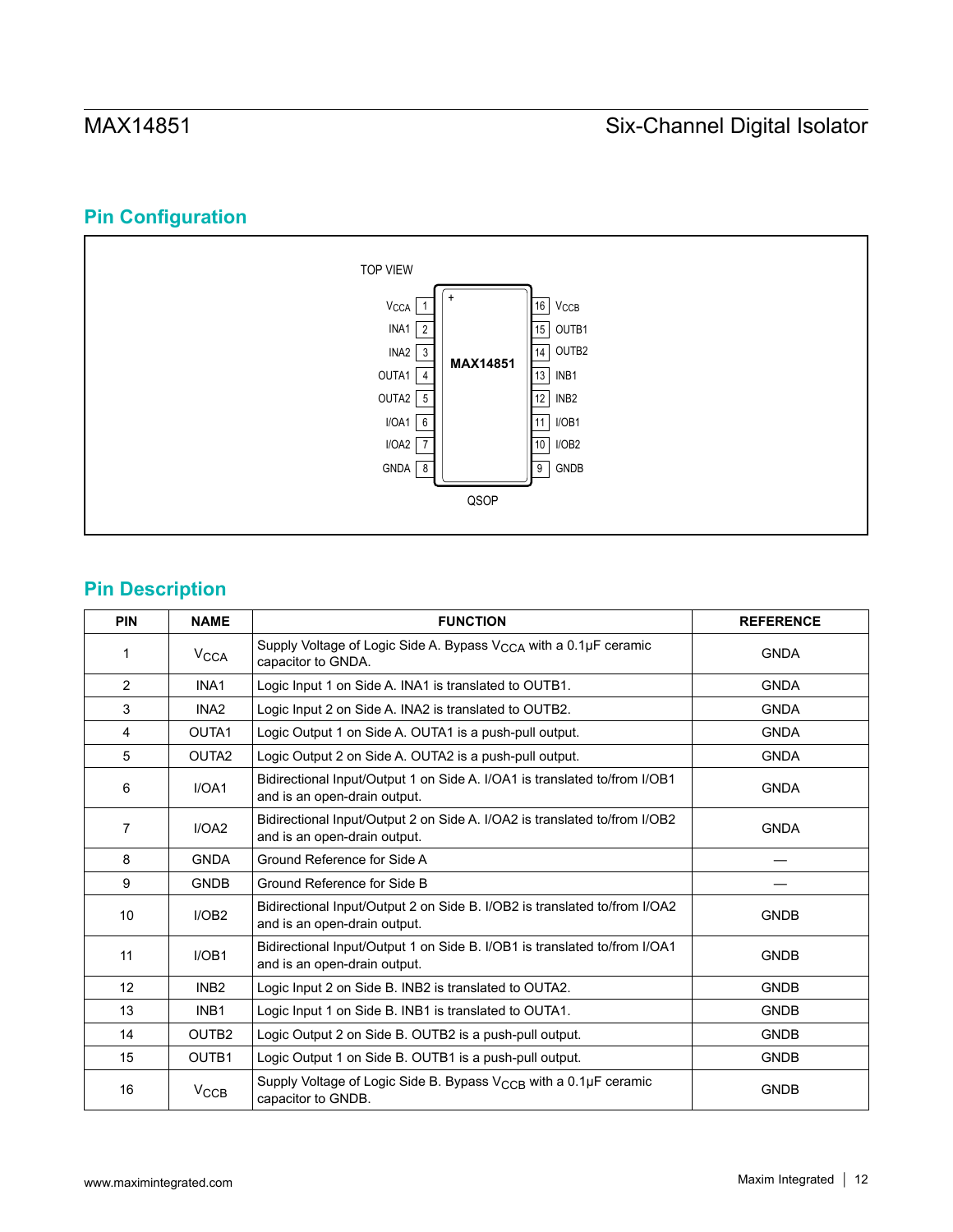## <span id="page-12-0"></span>**Detailed Description**

The MAX14851 is a six-channel digital isolator. The device is rated for  $600V<sub>RMS</sub>$  isolation voltage for 60 seconds. This digital isolator offers a low power, lowcost, and high electromagnetic interference (EMI) immunity through Maxim's proprietary process technology. The device uses a monolithic solution to isolate different ground domains and block high-voltage/high-current transients from sensitive or human interface circuitry. Four of the six channels are unidirectional, two in each direction. All four unidirectional channels support data rates of up to 50Mbps. The other two channels are bidirectional with data rates up to 2Mbps.

Isolation of I2C, SPI/MICROWIRE®, and other serial busses can be achieved with the MAX14851. The device features two supply inputs,  $V_{\text{CCA}}$  and  $V_{\text{CCB}}$ , that independently set the logic levels on either side of the device.  $V_{\text{CCA}}$  and  $V_{\text{CCR}}$  are referenced to GNDA and GNDB, respectively. The MAX14851 also features a refresh circuit to ensure output accuracy when an input remains in the same state indefinitely.

### **Digital Isolation**

The MAX14851 provides galvanic isolation for digital signals that are transmitted between two ground domains. Up to 200V<sub>RMS</sub> of continuous isolation is supported as well as transient differences of up to 850V.

### **Level Shifting**

In addition to isolation, the MAX14851 can be used for level translation.  $V_{\text{CCA}}$  and  $V_{\text{CCB}}$  can be independently set to any voltage from 3.0V to 5.5V. The supply voltage sets the logic level on the corresponding side of the isolator.

### **Unidirectional and Bidirectional Channels**

The MAX14851 operates both as a unidirectional device and bidirectional device simultaneously. Each unidirectional channel can only be used in the direction shown in the functional diagram. The bidirectional channels function without requiring a direction control input.

### **Unidirectional Channels**

The device features four unidirectional channels that operate independently with guaranteed data rates from DC to 50Mbps. The output driver of each unidirectional channel is push-pull, eliminating the need for pullup resistors. The outputs are able to drive both TTL and CMOS logic inputs.

### <span id="page-12-1"></span>**Bidirectional Channels**

The device features two bidirectional channels that have open-drain outputs. The bidirectional channels do not require a direction control input. A logic-low on one side causes the corresponding pin on the other side to be pulled low while avoiding data latching within the device. The input logic-low thresholds  $(V_{1T})$  of I/OA1 and I/OA2 are at least 50mV lower than the output logic-low voltages of I/OA1 and I/OA2. This prevents an output logic-low on side A from being accepted as an input low and subsequently transmitted to side B, thus preventing a latching action.

The I/OA1, I/OA2, I/OB1, and I/OB2 pins have open-drain outputs, requiring pullup resistors to their respective supplies for logic-high outputs. The output low voltages are guaranteed for sink currents of up to 35mA for side B, and 3.5mA for side A (see the *[DC Electrical](#page-1-0)  [Characteristics](#page-1-0)* table).

### **Startup and Undervoltage Lockout**

The  $V_{\text{CCA}}$  and  $V_{\text{CCB}}$  supplies are both internally monitored for undervoltage conditions. Undervoltage events can occur during power-up, power-down, or during normal operation due to a slump in the supplies. When an undervoltage event is detected on either of the supplies, all outputs on both sides are automatically controlled, regardless of the status of the inputs ([Table 1](#page-12-2)). The bidirectional outputs become high impedance and are pulled high by the external pullup resistor on the open-drain output. The unidirectional outputs are pulled high internally to the voltage of the V<sub>CCA</sub> or V<sub>CCB</sub> supply during undervoltage conditions.

## <span id="page-12-2"></span>**Table 1. Output Behavior During Undervoltage Conditions**

| <b>V<sub>IN</sub></b> | V <sub>CCA</sub> | $V_{\rm CCB}$        | VOUTA                    | VOUTB                    |
|-----------------------|------------------|----------------------|--------------------------|--------------------------|
|                       | Powered          | Powered              |                          |                          |
|                       | Powered          | Powered              |                          |                          |
|                       | Under Voltage    | Powered              | Follows V <sub>CCA</sub> |                          |
|                       | Powered          | <b>Under Voltage</b> |                          | Follows V <sub>CCB</sub> |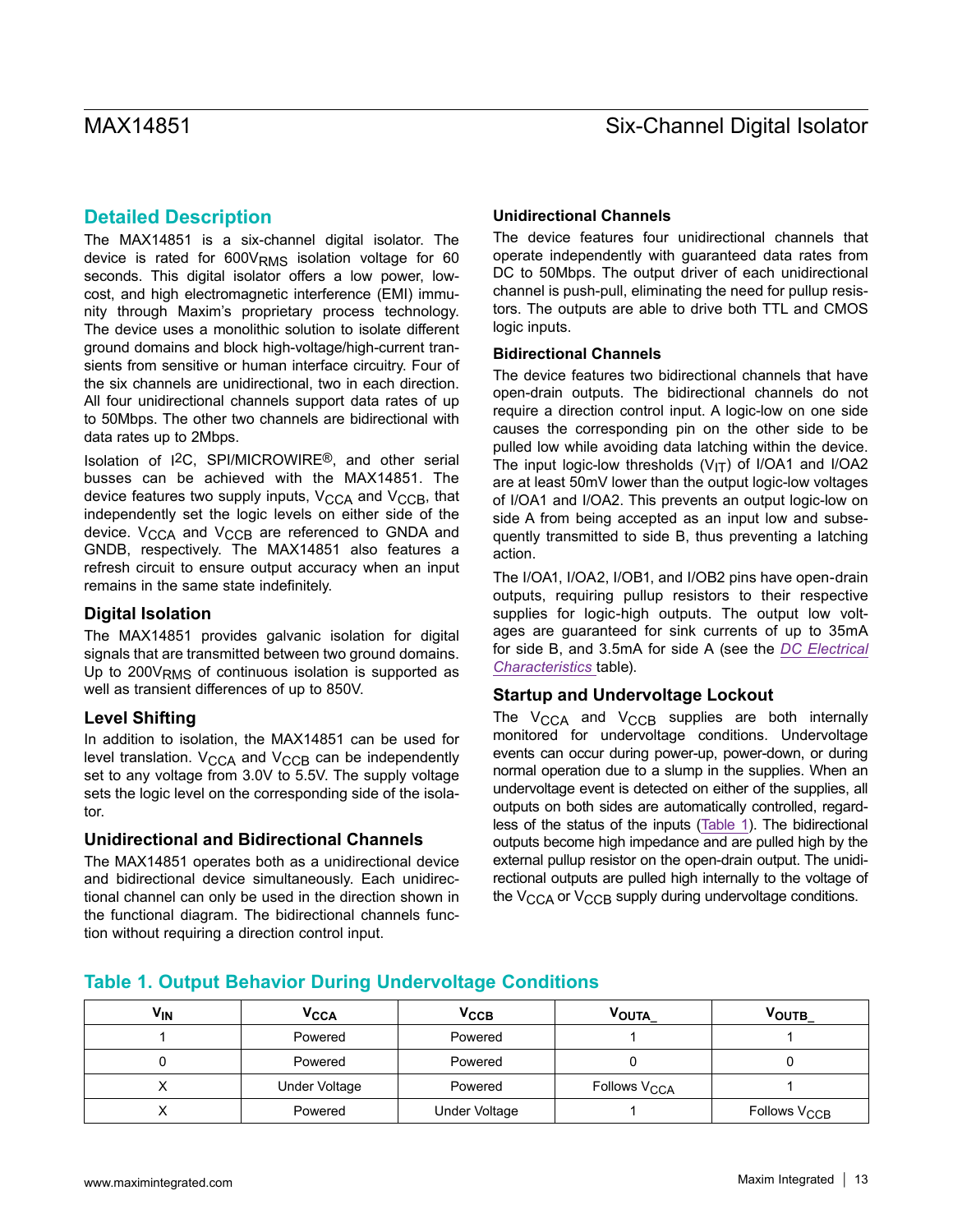[Figure 3](#page-13-0) shows an example of the behavior of the outputs during power-up and power-down. This behavior is symmetrical for V<sub>CCA</sub> and V<sub>CCB</sub> rising/falling.

### **Safety Regulatory Approvals**

The MAX14851AEE+ is safety certified by UL. Per UL1577, the MAX14851 is 100% tested at an equivalent  $V<sub>ISO</sub>$  of 720 $V<sub>RMS</sub>$  for one second (see [Table 2](#page-13-1)).

## **Applications Information**

### **Effect of Continuous Isolation on Lifetime**

High-voltage conditions cause insulation to degrade over time. Higher voltages result in faster degradation. Even the high-quality insulating material used in the MAX14851 can degrade over long periods of time with a constant high-voltage across the isolation barrier. [Figure 4](#page-13-2) shows the life expectancy of the MAX14851 vs. working isolation voltage.

### **Power Supply Sequencing**

The MAX14851 does not require special power-supply sequencing. The logic levels are set independently on either side by  $V_{\text{CCA}}$  and  $V_{\text{CCB}}$ . Each supply can be present over the entire specified range regardless of the level or presence of the other.

### **Power Supply Decoupling**

To reduce ripple and the chance of introducing data errors, bypass  $V_{\text{CCA}}$  and  $V_{\text{CCB}}$  with 0.1µF ceramic capacitors to GNDA and GNDB, respectively. Place the bypass capacitors as close to the power-supply input pins as possible.

## <span id="page-13-1"></span>**Table 2. Safety Regulatory Approvals**

| <b>SAFETY AGENCY</b><br><b>STANDARD</b> |                   | <b>ISOLATION NUMBER</b>                              | <b>FILE NUMBER</b> |  |
|-----------------------------------------|-------------------|------------------------------------------------------|--------------------|--|
|                                         | UL1577 Recognized | 600V <sub>RMS</sub> isolation voltage for 60 seconds | E351759            |  |

<span id="page-13-0"></span>

<span id="page-13-2"></span>

*Figure 3. Undervoltage Lockout Behavior Figure 4. Life Expectancy vs. Working Isolation Voltage*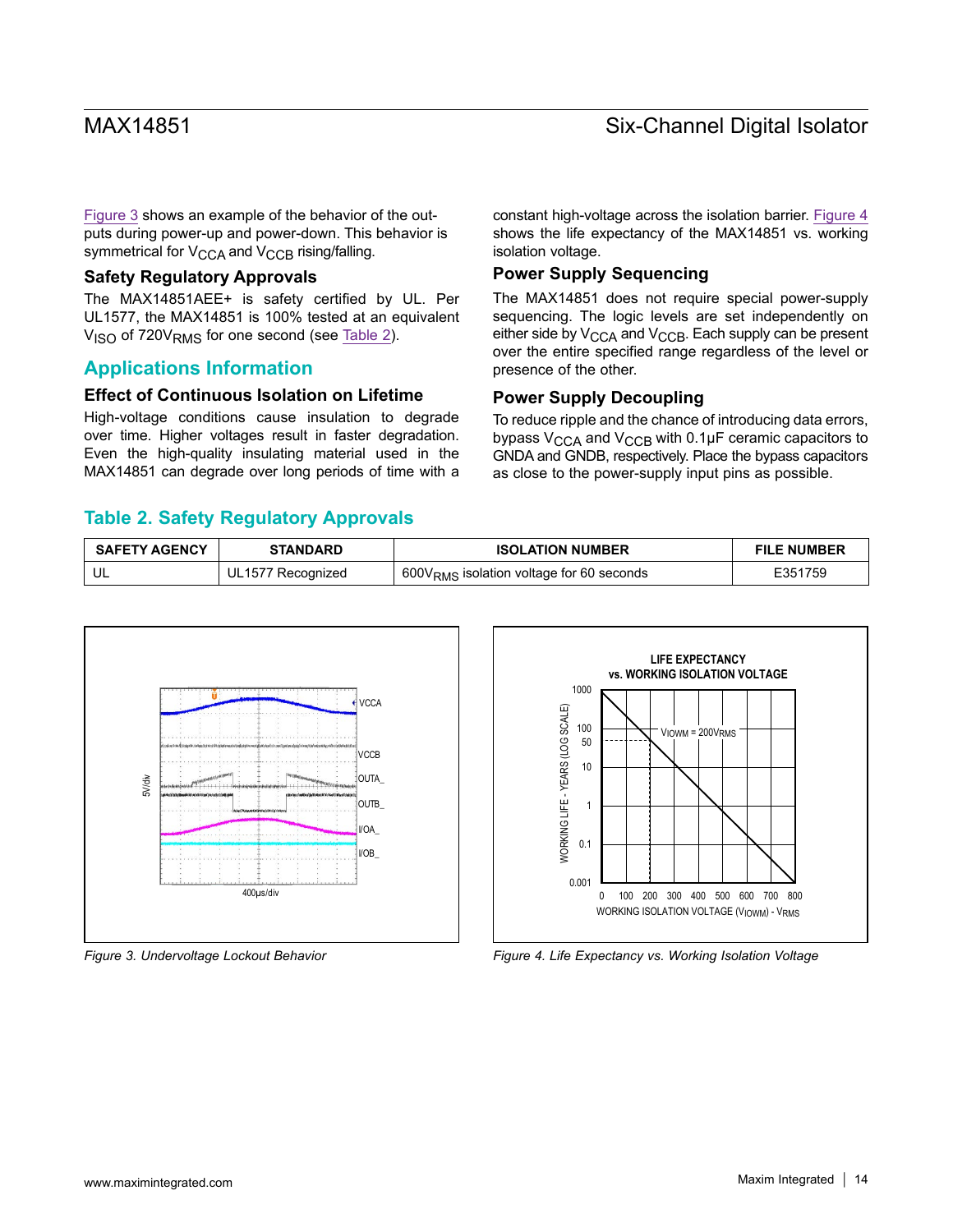### **Calculating Power Dissipation**

The MAX14851 dissipates power based on the switching data rate of the input and output channels, and loads on the channel outputs. The required current for a given supply ( $V_{\text{CCA}}$  or  $V_{\text{CCB}}$ ) can be estimated by summing the current required for each channel. The supply current for a channel depends on whether the channel is an input or an output, the channel's data rate, and the capacitive or resistive load, if it is an output. The typical current for an input or output at any data rate can be estimated from the graphs in [Figure 5](#page-15-0) and [Figure 6.](#page-15-1) Please note the data in [Figure 5](#page-15-0) and [Figure 6](#page-15-1) are extrapolated from the supply current measurements in a typical operating condition.

The total current for a single channel is the sum of the "no load" current (shown in [Figure 5](#page-15-0) and [Figure 6\)](#page-15-1) which is a function of Voltage and Data Rate, and the "load current" which depends upon the type of load. Current into a capacitive load is a function of the load capacitance, the switching frequency, and the supply voltage.

$$
I_{CL} = C_L \times f_{SW} \times V_{CC}
$$

where

 $I_{\text{Cl}}$  is the current required to drive the capacitive load.

C<sub>L</sub> is the load capacitance on the isolator's output pin.

 $f_{SW}$  is the switching frequency (bits per second / 2).

 $V_{CC}$  is the supply voltage on the output side of the isolator.

Current into a resistive load depends on the load resistance, the supply voltage and the average duty cycle of the data waveform. The DC load current can be conservatively estimated by assuming the output is always high.

$$
I_{RL} = V_{CC} / R_L
$$

where

IRL is the current required to drive the resistive load.

 $V_{\rm CC}$  is the supply voltage on the output side of the isolator.

 $R<sub>l</sub>$  is the load resistance on the isolator's output pin.

The required supply current for switching bidirectional open-drain inputs/outputs is negligible, and can be ignored when calculating power dissipation. Some current, however, will be pulled from the supply through the pull-up resistors on those pins. To calculate that current under worst-case conditions, assume that the I/O is always low and calculate the current as:

$$
I_{IO} = V_{CC} / R_{PU}
$$

where

 $I_{IO}$  is the current through the pull-up resistor.

 $V_{\text{CC}}$  is the supply voltage on the side of the bidirectional input/output.

RPU is the pull-up resistance on the input/output.

Example (shown in [Figure 7\)](#page-16-0): A MAX14851 is operating with  $V_{\text{CCA}}$  = 3.3V,  $V_{\text{CCB}}$  = 5V.

The bidirectional channels (I/O 1 and I/O 2), in this application channel 1 (SCL) and channel 2 (SDA), implement an isolated I2C Bus, operating at Fast Mode Plus (FM+) with a clock rate of 1MHz. As noted previously, the power dissipated in these channels during switching is negligible and will be ignored for further calculations.

The other 4 channels are unidirectional;

- INA1 is a 10MHz input driving an output OUTB1 which has a 10pF capactive load.
- INA2 is held low and the channel is not in use and the resistive load is negligible since the isolator is driving a CMOS input.
- Similarly, INB1 is held low and the channel is not in use and the load current from OUTA1 is considered negligible.
- INB2 is a 5MHz input driving an output OUTA2 which has a with a 10kΩ resistive load.

Refer to [Table 3](#page-15-2) and [Table 4](#page-15-3) for the  $V_{\text{CCA}}$  and  $V_{\text{CCR}}$  supply current calculation worksheets.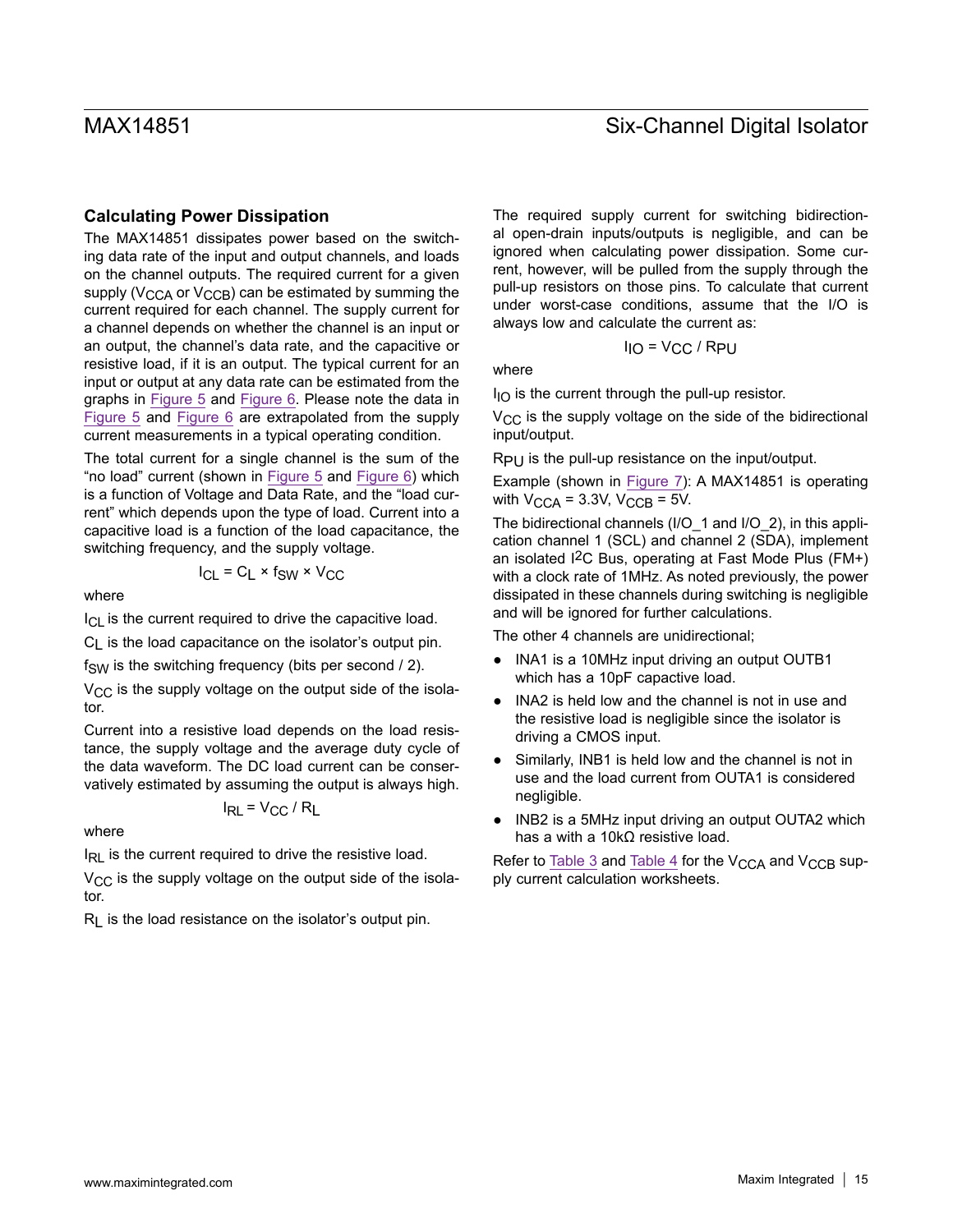<span id="page-15-0"></span>

<span id="page-15-1"></span>

*Figure 5. Supply Current per Input Channel (Estimated) Figure 6. Supply Current per Output Channel (Estimated)*

# <span id="page-15-2"></span>**Table 3. Side A Power Dissipation Calculation Worksheet**

| <b>SIDE A</b>                           |               |                    |                                           | $VCCA = 3.3V$ |                           |                             |
|-----------------------------------------|---------------|--------------------|-------------------------------------------|---------------|---------------------------|-----------------------------|
| <b>Channel</b>                          | <b>IN/OUT</b> | Data Rate<br>(MHz) | Load Type                                 | Load          | "No Load" Current<br>(mA) | <b>Load Current</b><br>(mA) |
| INA <sub>1</sub>                        | IN            | 10                 |                                           |               |                           |                             |
| INA <sub>2</sub>                        | IN            | 0                  |                                           |               | 1.8                       |                             |
| OUTA1                                   | <b>OUT</b>    | 0                  |                                           |               | 1.8                       |                             |
| OUTA <sub>2</sub>                       | OUT           | 5                  | Resistive                                 | 10k $\Omega$  | 2                         | 0.33                        |
| <b>TOTAL</b>                            |               |                    |                                           |               | 6.6                       | 0.33                        |
| <b>TOTAL CURRENT</b>                    |               |                    |                                           |               | 6.93                      |                             |
| CALCULATED POWER DISSIPATION FOR SIDE A |               |                    | VCCA x ICCA = $3.3V$ x 6.93mA = $22.9$ mW |               |                           |                             |

# <span id="page-15-3"></span>**Table 4. Side B Power Dissipation Calculation Worksheet**

| <b>SIDE B</b>                      | $VCCB = 5.0V$ |                    |            |                                       |                           |                             |
|------------------------------------|---------------|--------------------|------------|---------------------------------------|---------------------------|-----------------------------|
| Channel                            | <b>IN/OUT</b> | Data Rate<br>(MHz) | Load Type  | Load                                  | "No Load" Current<br>(mA) | <b>Load Current</b><br>(mA) |
| OUTB1                              | <b>OUT</b>    | 10                 | Capacitive | 10pF                                  | 2.8                       | 0.5                         |
| OUTB <sub>2</sub>                  | <b>OUT</b>    | 0                  |            |                                       | 2.1                       |                             |
| INB <sub>1</sub>                   | IN            | 0                  |            |                                       | 2.2                       |                             |
| INB <sub>2</sub>                   | IN            | 5                  |            | 10 $k\Omega$                          | 2.3                       | 0.5                         |
| <b>TOTAL</b>                       |               |                    |            |                                       | 9.4                       | 1.0                         |
| TOTAL CURRENT                      |               |                    |            | 10.4                                  |                           |                             |
| TOTAL POWER DISSIPATION FOR SIDE B |               |                    |            | VCCB x ICCB = $5V$ x 10.4mA = $52$ mW |                           |                             |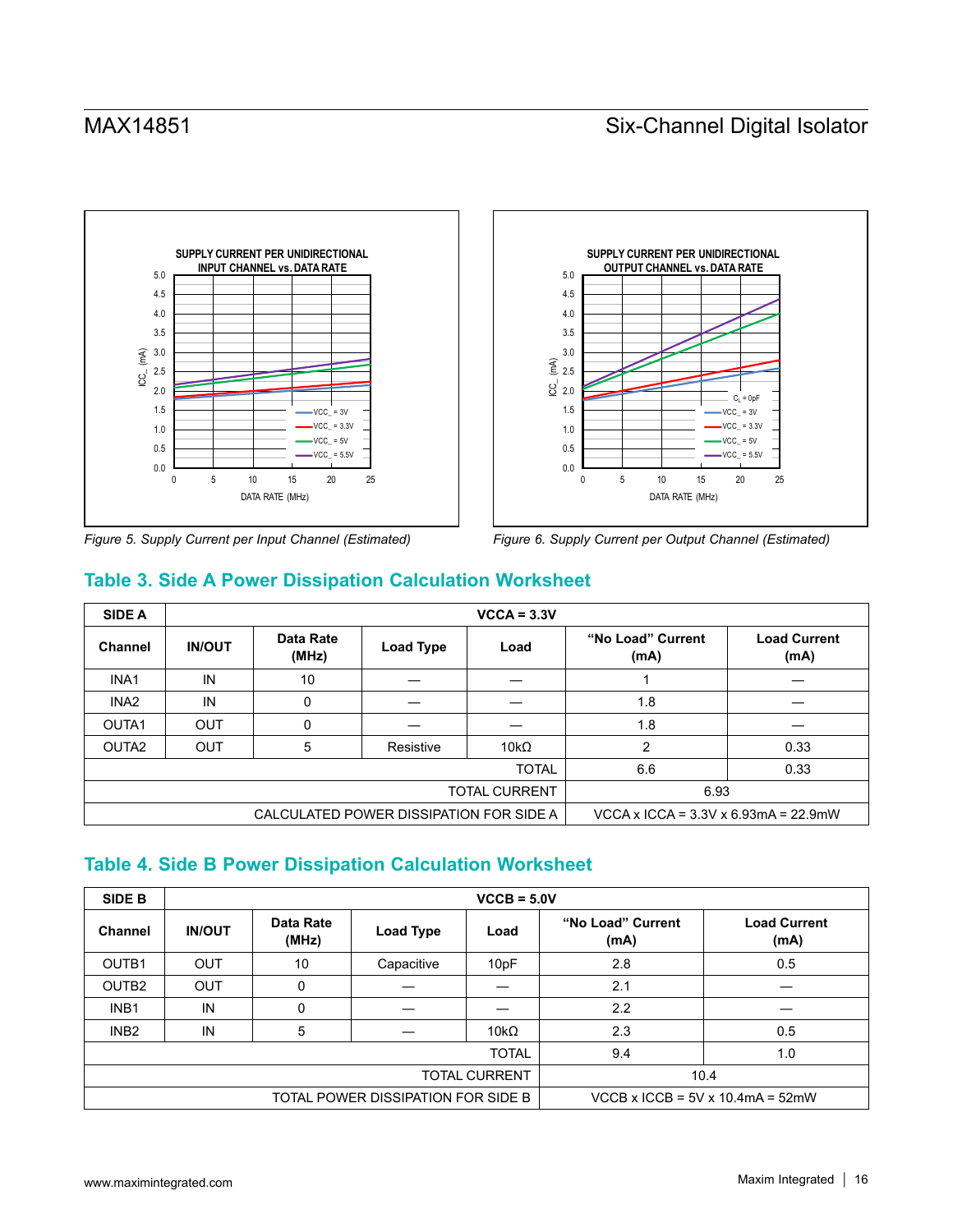<span id="page-16-0"></span>

*Figure 7. Example Circuit for Supply Current Calculation*

# **Typical Operating Circuits**

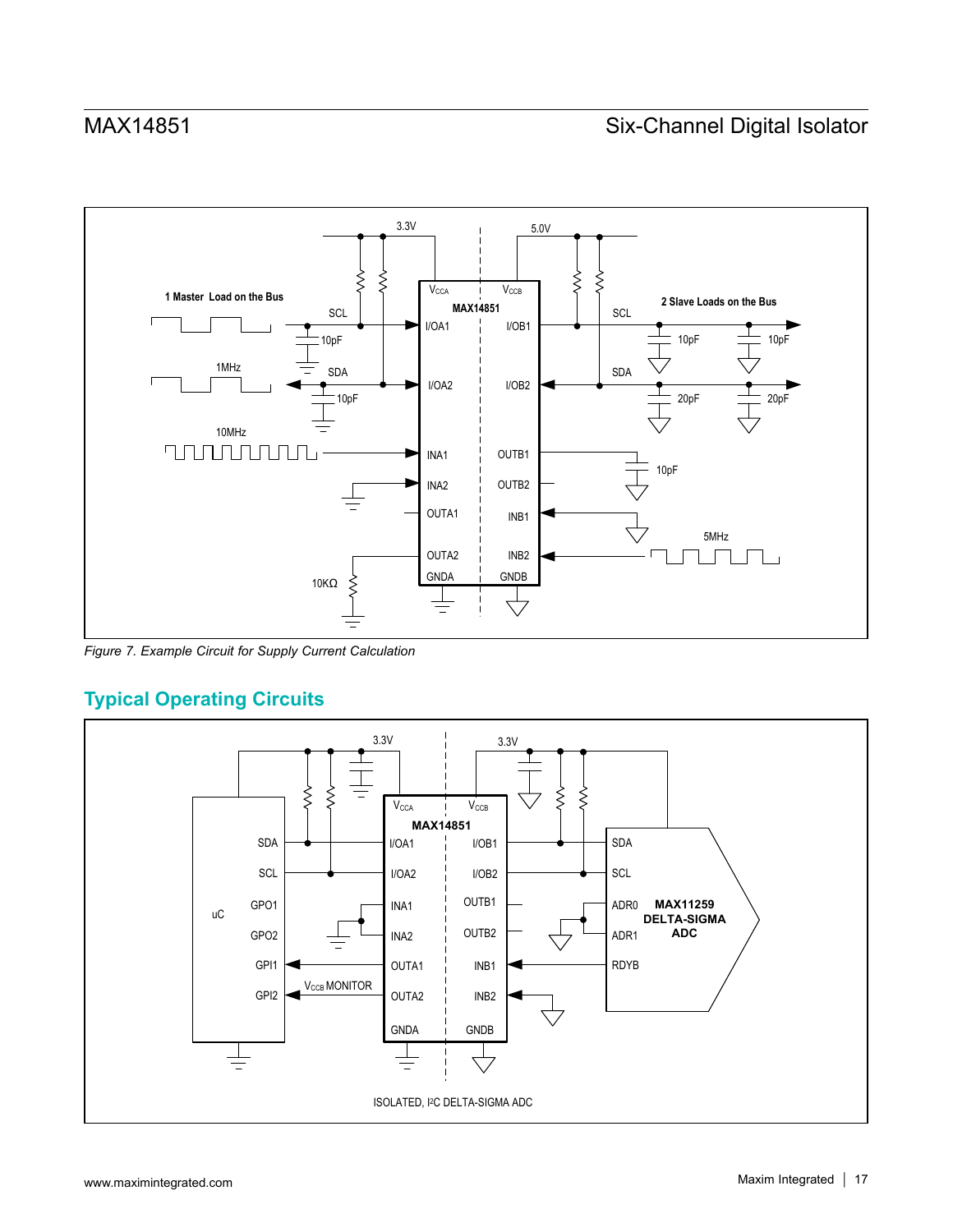

# **Typical Operating Circuits (continued)**

## <span id="page-17-0"></span>**Ordering Information**

| <b>PART</b>         | <b>TEMP RANGE</b> | <b>PIN-PACKAGE</b> |  |
|---------------------|-------------------|--------------------|--|
| <b>MAX14851AEE+</b> | -40°C to +125°C   | 16 QSOP            |  |
| MAX14851AEE+T       | -40°C to +125°C   | 16 QSOP            |  |

*+Denotes lead(Pb)-free/RoHS-compliant package.*

*T = Tape and Reel*

# **Chip Information**

PROCESS: BiCMOS

# **Package Information**

For the latest package outline information and land patterns (footprints), go to **[www.maximintegrated.com/packages](http://www.maximintegrated.com/packages)**. Note that a "+", "#", or "-" in the package code indicates RoHS status only. Package drawings may show a different suffix character, but the drawing pertains to the package regardless of RoHS status.

| <b>PACKAGE</b> | <b>PACKAGE</b>    | <b>OUTLINE</b> | LAND        |  |
|----------------|-------------------|----------------|-------------|--|
| <b>TYPE</b>    | <b>CODE</b>       | NO.            | PATTERN NO. |  |
| 16 QSOP        | F <sub>16+1</sub> | 21-0055        | 90-0167     |  |